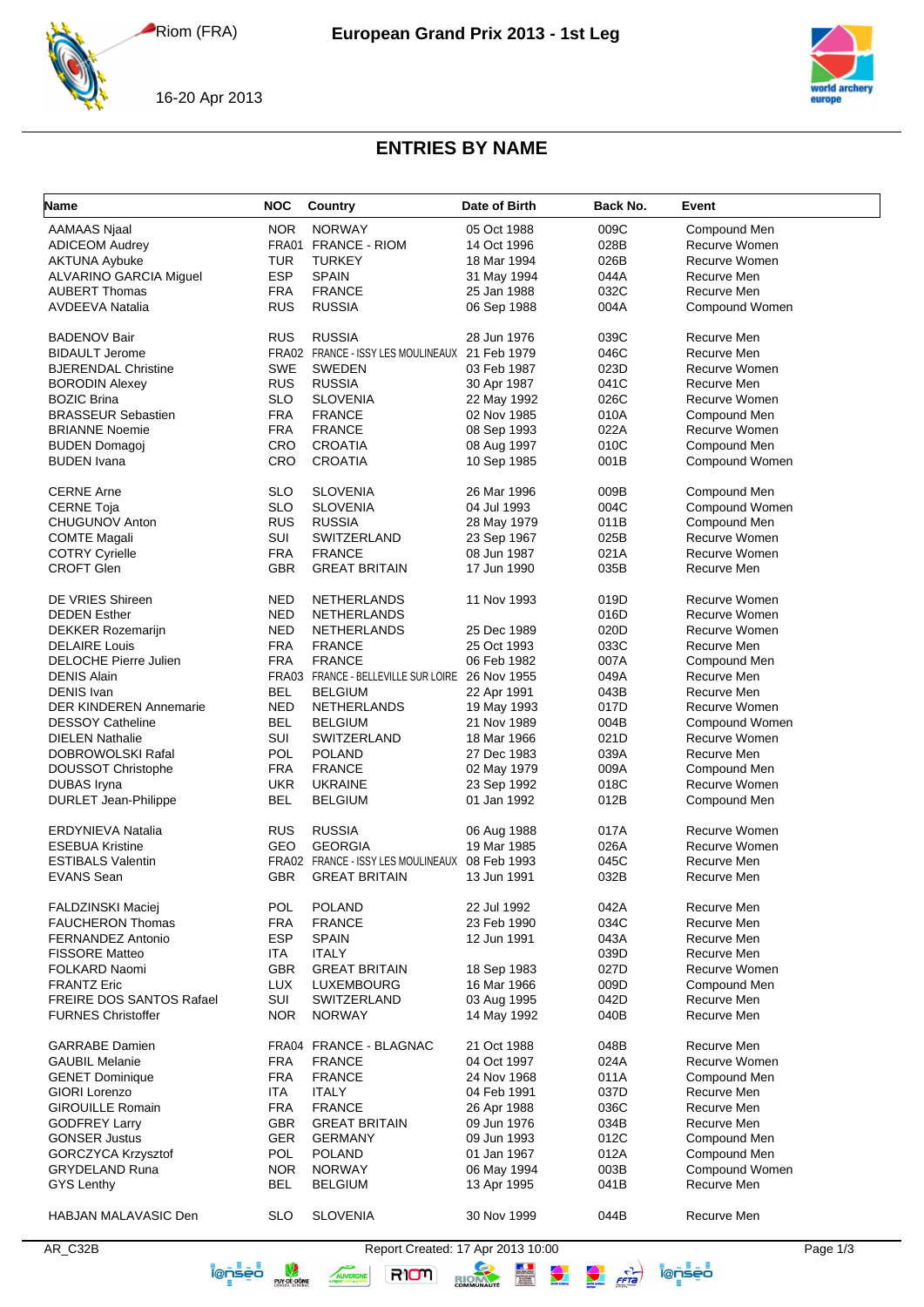Riom (FRA)



16-20 Apr 2013



## **ENTRIES BY NAME**

| Name                            | <b>NOC</b> | Country                                 | Date of Birth | Back No. | Event          |
|---------------------------------|------------|-----------------------------------------|---------------|----------|----------------|
| <b>HAGEN Paul Andre</b>         | <b>NOR</b> | <b>NORWAY</b>                           | 26 May 1992   | 038B     | Recurve Men    |
| <b>HAIDN TSCHALOVA Veronika</b> | <b>GER</b> | <b>GERMANY</b>                          | 05 Jun 1976   | 023C     | Recurve Women  |
|                                 |            |                                         |               |          |                |
| <b>HALVORSEN Marius</b>         | <b>NOR</b> | <b>NORWAY</b>                           | 26 Dec 1992   | 039B     | Recurve Men    |
| <b>HAUGSETH Mads</b>            | <b>NOR</b> | <b>NORWAY</b>                           | 02 Mar 1995   | 008C     | Compound Men   |
| <b>HENCKELS Jeff</b>            | <b>LUX</b> | LUXEMBOURG                              | 30 Aug 1984   | 042C     | Recurve Men    |
| <b>HUNT Nicky</b>               | GBR        | <b>GREAT BRITAIN</b>                    | 29 Jan 1985   | 028D     | Recurve Women  |
| <b>IVANYTSKYY Heorhiy</b>       | <b>UKR</b> | <b>UKRAINE</b>                          | 06 May 1992   | 036D     | Recurve Men    |
| <b>KAHLLUND Florian</b>         | <b>GER</b> | <b>GERMANY</b>                          | 07 Jun 1993   | 033A     | Recurve Men    |
| <b>KLEIN Pit</b>                |            | LUX01 LUXEMBOURG - STRASSEN 12 Sep 1996 |               | 049B     | Recurve Men    |
| <b>KOMOCAR Jaka</b>             | <b>SLO</b> | <b>SLOVENIA</b>                         | 26 Mar 1992   | 045B     | Recurve Men    |
|                                 |            |                                         |               |          | Recurve Men    |
| <b>KOMONYUK Vitaliy</b>         | <b>UKR</b> | <b>UKRAINE</b>                          | 23 Jul 1993   | 033D     |                |
| <b>KOROSEC Vili</b>             | <b>SLO</b> | <b>SLOVENIA</b>                         | 07 Mar 1997   | 007B     | Compound Men   |
| <b>KRAUS Stephane</b>           | LUX        | LUXEMBOURG                              | 21 Oct 1980   | 044C     | Recurve Men    |
| <b>LAAN Sarina</b>              | <b>NED</b> | NETHERLANDS                             | 13 Mar 1994   | 018D     | Recurve Women  |
| <b>LACROIX Emilie</b>           | <b>FRA</b> | <b>FRANCE</b>                           | 05 Dec 1994   | 023A     | Recurve Women  |
| <b>LADIKOV Anton</b>            | <b>UKR</b> | <b>UKRAINE</b>                          | 18 Aug 1991   | 035D     | Recurve Men    |
| <b>LEBECQUE Pascale</b>         | <b>FRA</b> | <b>FRANCE</b>                           | 18 Apr 1989   | 001A     | Compound Women |
| <b>LECOINTRE Laurie</b>         | <b>FRA</b> | <b>FRANCE</b>                           | 10 Aug 1992   | 025A     | Recurve Women  |
| <b>LESNIAK Natalia</b>          | <b>POL</b> | <b>POLAND</b>                           | 10 Jul 1991   | 019B     | Recurve Women  |
| <b>LESNIAK Renata</b>           | <b>POL</b> | <b>POLAND</b>                           | 04 Feb 1989   | 002C     | Compound Women |
|                                 |            |                                         | 16 Feb 1987   |          | Recurve Women  |
| LIPIARSKA Karina                | <b>POL</b> | <b>POLAND</b>                           |               | 015B     |                |
| LOBZHENIDZE Yulia               | GEO        | <b>GEORGIA</b>                          | 23 Aug 1977   | 027A     | Recurve Women  |
| <b>LOKLUOGLU Begul</b>          | <b>TUR</b> | <b>TURKEY</b>                           | 28 Aug 1988   | 027B     | Recurve Women  |
| LOPEO Kevin                     |            | FRA05 FRANCE - OZOIR LA FERRIERE        | 08 May 1995   | 048A     | Recurve Men    |
| <b>MANDIA Claudia</b>           | ITA        | <b>ITALY</b>                            | 21 Oct 1992   | 023B     | Recurve Women  |
| MANDIA Massimiliano             | ITA        | <b>ITALY</b>                            | 24 Jan 1990   | 038D     | Recurve Men    |
| <b>MARTIN Rebecca</b>           | GBR        | <b>GREAT BRITAIN</b>                    | 08 Jan 1996   | 026D     | Recurve Women  |
| <b>MARTRET Caroline</b>         | <b>FRA</b> | <b>FRANCE</b>                           | 24 Feb 1985   | 003A     | Compound Women |
| <b>MARZEC Pawel</b>             | <b>POL</b> | <b>POLAND</b>                           | 01 Apr 1994   | 040A     | Recurve Men    |
| <b>MASSINA Michele</b>          |            | BEL01 BELGIUM - CLUB ARCHER 11 May 1965 |               | 002D     | Compound Women |
| <b>MEISSNER Janine</b>          | <b>GER</b> | <b>GERMANY</b>                          | 02 Feb 1997   | 004D     | Compound Women |
| <b>MELNYK Sofiia</b>            | <b>UKR</b> | <b>UKRAINE</b>                          | 18 Sep 1990   | 001D     | Compound Women |
| MICKIEWICZ Katarzyna            | POL        | <b>POLAND</b>                           | 05 Oct 1986   | 016B     | Recurve Women  |
|                                 |            |                                         |               |          |                |
| <b>MIHALIC Matija</b>           | CRO        | <b>CROATIA</b>                          | 23 Jul 1995   | 046A     | Recurve Men    |
| <b>MINGARD Emilien</b>          | SUI        | SWITZERLAND                             | 22 Oct 1995   | 041D     | Recurve Men    |
| <b>MOKRYNSKY Yaroslav</b>       | <b>UKR</b> | <b>UKRAINE</b>                          | 10 Mar 1984   | 031D     | Recurve Men    |
| <b>MORGAN Ashe</b>              | <b>GBR</b> | <b>GREAT BRITAIN</b>                    | 04 Apr 1994   | 033B     | Recurve Men    |
| MOSESHVILI Jaba                 | GEO        | <b>GEORGIA</b>                          | 01 Jan 1994   | 046D     | Recurve Men    |
| <b>MYSZOR Wioleta</b>           | POL        | <b>POLAND</b>                           | 19 Jan 1983   | 017B     | Recurve Women  |
| NAPLOSZEK Slawomir              | POL        | <b>POLAND</b>                           |               | 037A     | Recurve Men    |
| NARIMANIDZE Khatuna             | GEO        | <b>GEORGIA</b>                          | 02 Feb 1974   | 028A     | Recurve Women  |
| <b>NESEMANN Simon</b>           | <b>GER</b> | <b>GERMANY</b>                          | 03 Feb 1991   | 035A     | Recurve Men    |
| <b>NESTENG Baard</b>            | <b>NOR</b> | <b>NORWAY</b>                           | 14 May 1979   | 037B     | Recurve Men    |
| NIETO David                     |            | FRA06 FRANCE - LEOGNAN                  | 13 Dec 1975   | 010B     | Compound Men   |
| <b>NOWAK Piotr</b>              | <b>POL</b> | <b>POLAND</b>                           | 20 Mar 1991   | 038A     | Recurve Men    |
| OLEKSEJENKO Julia               | LAT        | LATVIA                                  |               | 003D     | Compound Women |
| <b>OLIVIER Adrien</b>           |            |                                         |               |          |                |
|                                 | <b>FRA</b> | <b>FRANCE</b>                           |               | 008A     | Compound Men   |
| <b>ORLIC Maja</b>               | <b>CRO</b> | <b>CROATIA</b>                          | 09 May 1997   | 002B     | Compound Women |
| <b>ORLIC Vedran</b>             | CRO        | <b>CROATIA</b>                          | 13 Apr 1994   | 047A     | Recurve Men    |
| PALEKHA Kateryna                | <b>UKR</b> | <b>UKRAINE</b>                          | 20 Sep 1980   | 019C     | Recurve Women  |
| PAVLOVA Anastasia               | <b>UKR</b> | <b>UKRAINE</b>                          | 09 Feb 1995   | 020C     | Recurve Women  |
| <b>PEROL Olivier</b>            |            | FRA04 FRANCE - BLAGNAC                  | 15 Jul 1972   | 047B     | Recurve Men    |
| PEROVA Ksenia                   | <b>RUS</b> | <b>RUSSIA</b>                           | 08 Feb 1989   | 015A     | Recurve Women  |
| PETROSYAN Arshak                | ARM        | ARMENIA                                 | 11 Sep 1991   | 047D     | Recurve Men    |
| <b>PITMAN Bryony</b>            | <b>GBR</b> | <b>GREAT BRITAIN</b>                    | 13 Mar 1997   | 024D     | Recurve Women  |
| PKHAKADZE Lasha                 | GEO        | <b>GEORGIA</b>                          | 24 May 1994   | 044D     | Recurve Men    |
| <b>PLAUTE Alexandre</b>         |            | FRA06 FRANCE - LEOGNAN                  |               | 049C     | Recurve Men    |
|                                 |            |                                         | 27 Sep 1981   |          |                |